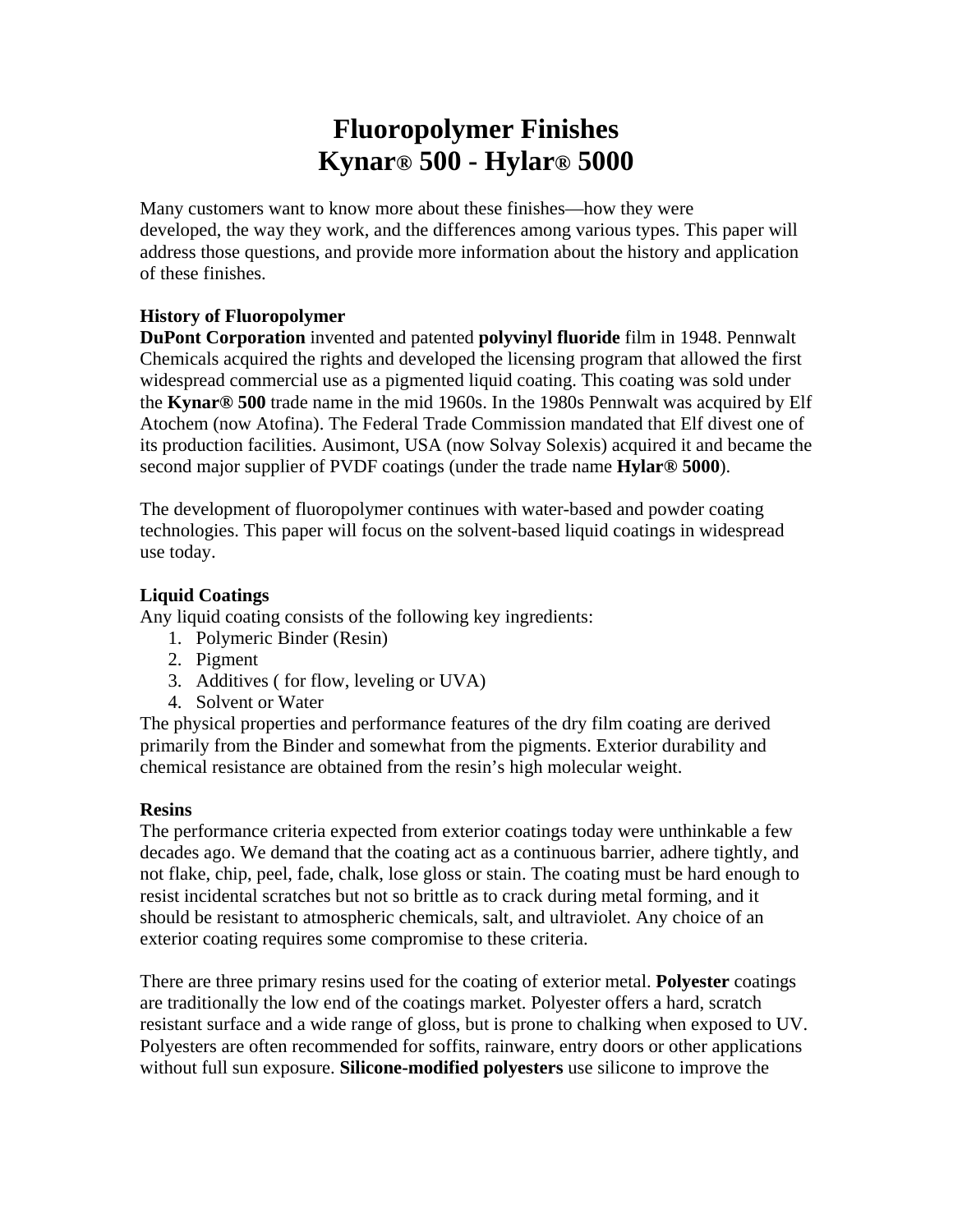chalk performance and gloss retention of polyesters and offer a low-cost middle ground. **Polyvinylidene fluoride** is acknowledged as the **premium resin** for exterior metal coating.

Polyvinylidene fluoride is popularly known by its original trade name Kynar— it is a fluorpolymer (PVDF or PVF2), a family that includes Teflon and Halar. The key to this resin is the bond created between carbon and fluorine, the strongest possible polymeric connection. Years of testing demonstrate that PVDF is most durable when it makes up 70% of the resin. Several companies sell 50% formulations that are less costly but the performance drops off considerably. More than 70% does not coat well. Only 70% versions may be sold under the Kynar 500 or Hylar 5000 trade names.

### **Pigments**

Pigments are the solid material used to impart color, control gloss, improve performance and provide protection to a coating. Color stability is to some extent dependent on the light fastness of the pigment chosen. Pigments are divided into two general classes.

**Organic** or carbon-based pigments are inexpensive to make and offer a broad range of color. They have a fairly weak molecular bond and are easily broken down by moisture, UV, and pollutants and are prone to fading. On the positive side, organic pigments offer a high gloss range and bright colors.

**Inorganic** pigments are those that do not contain carbon and may be naturally occurring or manufactured. As a general rule, inorganic pigments offer better UV resistance and durability.

### **Additives**

Additives such as a clear coat may be used to extend the life of less durable pigments. Metallic oxides or metal flakes (aluminum, copper, stainless or bronze) may be added to impart special effects. Metal Oxide coated Mica pigments offer a somewhat metallic look combined with outstanding durability. Pigment additives that reflect infrared energy are of particular interest today.

## **PVDF Coating Companies**

Four companies – Akzo Nobel, BASF, PPG, and Valspar make all of the PDVF coatings used today as well as most of the polyester and silicone polyesters coatings. If these names don't sound that familiar it's due to consolidation of the industry. In 2000, BASF bought Morton which had acquired Whittaker. The same year, Valspar bought Lilly which had purchased Glidden. Akzo Noble, a European chemical giant, entered the US market in the 1990s.

| <b>Company Name</b> | <b>Kynar or Hylar Name</b> | <b>Reflective Pigment</b> | <b>Pearlescent</b> (Mica) |
|---------------------|----------------------------|---------------------------|---------------------------|
| Akzo Nobel          | Trinar                     | Cool Chemistry            | Ceram-A-Star              |
| <b>BASF</b>         | Fluoroceram                | Ultra-Cool                | <b>UltraMet</b>           |
| <b>PPG</b>          | Duranar                    | Duranar SPF               | Sunstorm                  |
| Valspar             | <b>Fluropon</b>            | Fluropon SR               | <b>Fluropon Classic</b>   |